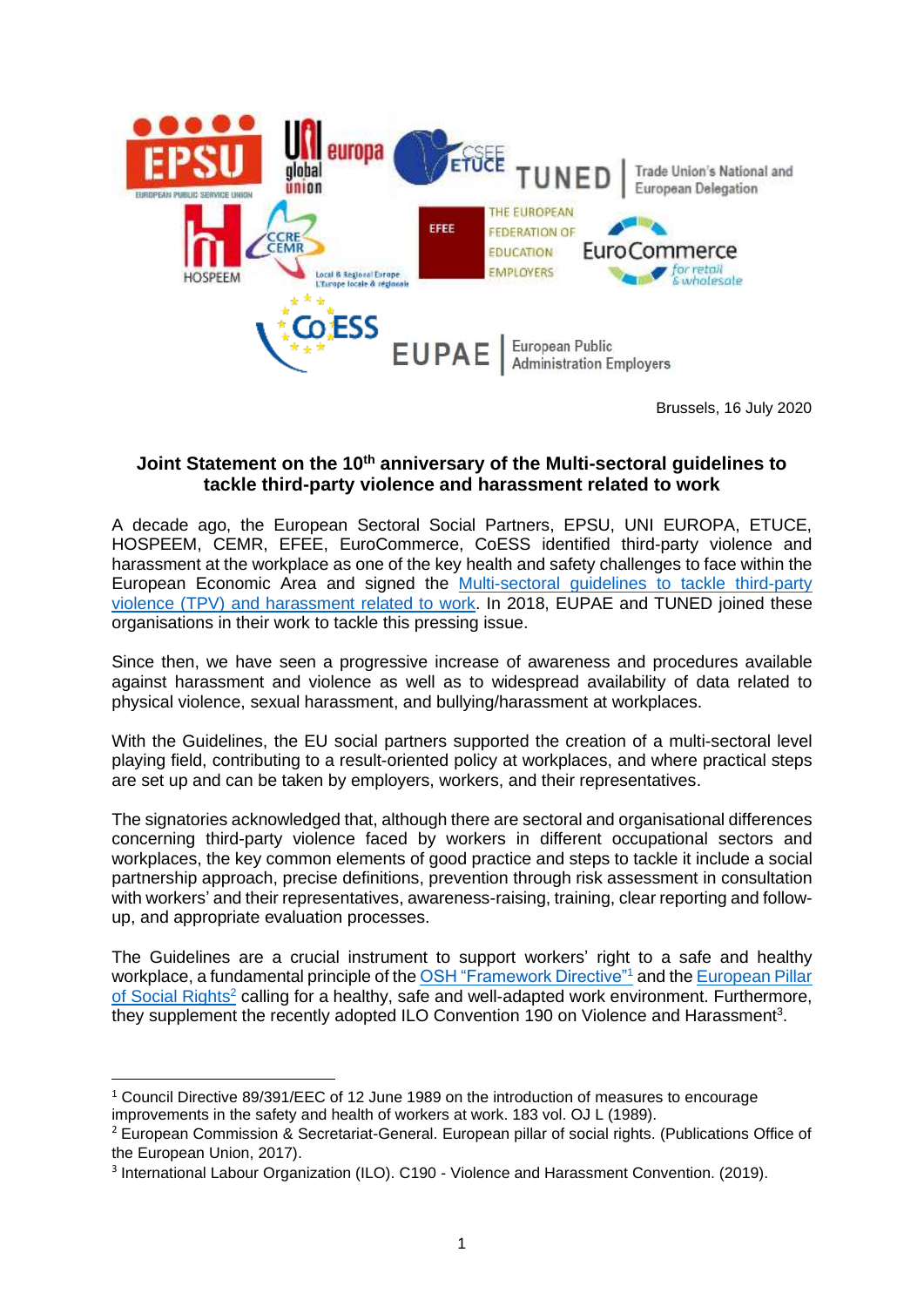The Guidelines were elaborated through a bottom-up approach, by equally involving the national social partners from the various sectors, throughout the process. This approach created ownership among the national social partners that supported an effective adoption and implementation of the principles within the European Economic Area.

In the past years, national social partners have been actively making use of and promoting the Guidelines. This shows once again the ownership they have of the Guidelines and their commitment to creating a suitable policy framework that includes:

- On-going information and consultation with stakeholders;
- Clear definition of third-party violence and harassment;
- Policy based on risk assessment:
- Appropriate information directed to customers or users on anti-harassment and violence policy as well as follow-up measures;
- Appropriate training for management and employees;
- Clear procedures to monitor, investigate and respond to allegations of TPV;
- Policies on the support to employees who are exposed to TPV;
- Requirements regarding the reporting of incidents by employees and on the measures taken to protect these employees;
- Policies on when it is appropriate to file complaints;
- A transparent and effective procedure for recording facts and figures for monitoring.

The signatories primarily conducted follow-up activities in the framework of their respective European Sectoral Social Dialogue Committees; a joint follow-up was then conducted in 2013 to analyse the use of the multi-sectoral guidelines by national social partners as well as to learn about the possible recommendation for revisions.

Despite the progress over the past years, however, an increase of TPV and harassment has been reported in some sectors and EU Member States. Several signatory organisations and other interested sectoral social partners are currently drafting EU-funded project proposals, among others intending to assess the Guidelines with a view further to draw further recommendations.

To this date, the Guidelines remain the only instrument signed by multiple European sectoral Social Dialogue Committees and are considered one of the significant achievements of the European Sectoral Social Dialogue.

Today, the Guidelines' signatories reaffirm that their respective sectors continue to **address third-party violence and all forms of harassment related to work, ensuring that,** in the upcoming years, **each workplace has a targeted results-oriented policy**, also in the context of initiatives of the European Pillar of Social Rights.